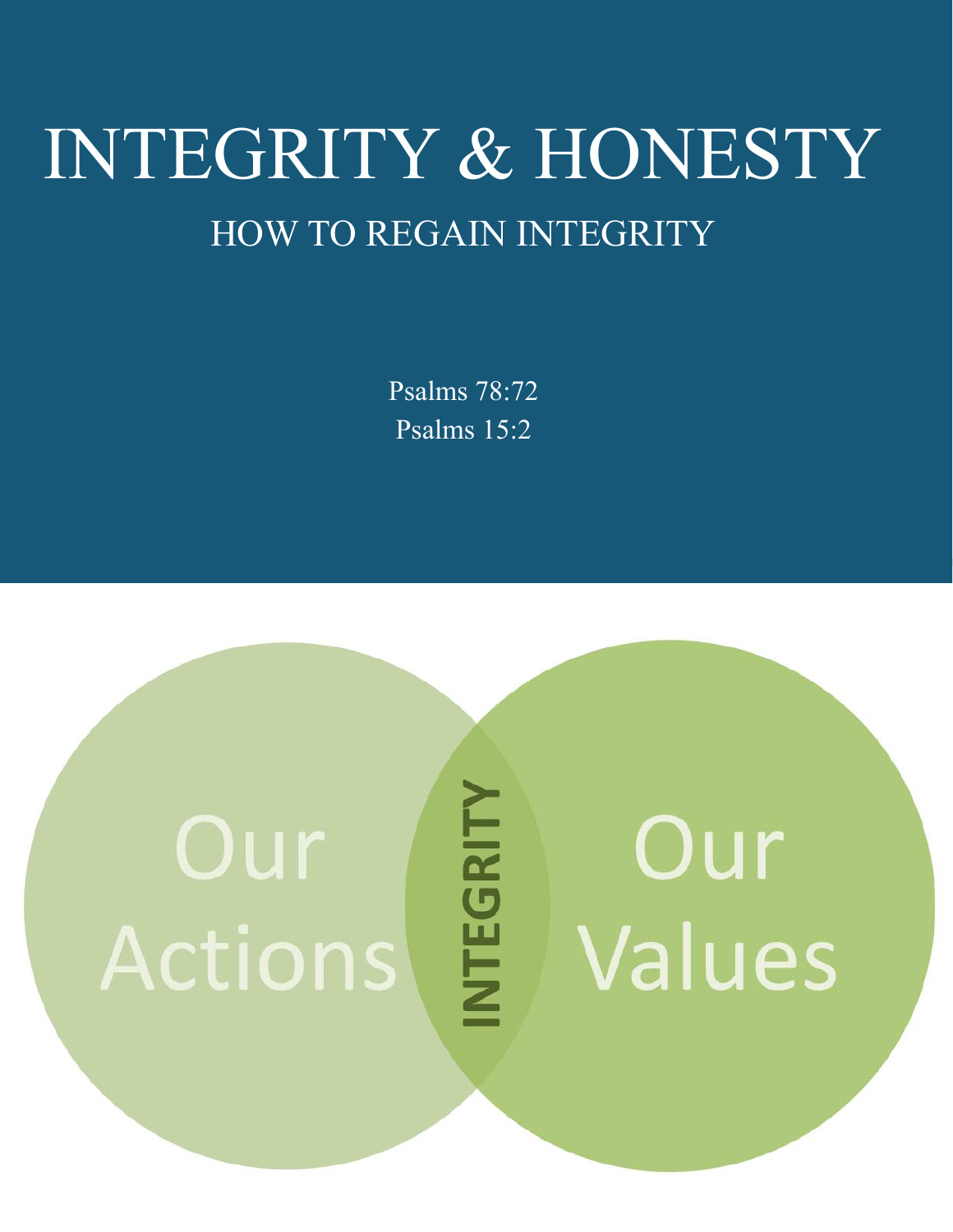## **Integrity and Honesty**  Course Overview

What causes people to withdraw from participation in life? A carefree child grows reserved and wary as a teenager. A successful career woman who leaves one personal relationship after the other suffers from lack of self-esteem. A retired man looks back at his life with regret over the choices he made.

There is a reason for these all-too-common scenarios. They don't "just happen," nor are they subject to fate. Our body of research which squarely addresses and resolves the underlying reason for withdrawal from others is sometimes caused by the loss of integrity. We have developed a precise way for you to help individuals regain their feelings of honesty and self-worth. Broken dreams and regret about the past do not have to continue to pull people away from involvement in the present.

There is an actual mechanisms which makes people withdraw from relationships, from families, groups and, indeed, their dreams. And such situations can be remedied.

In this course, you will discover how you can help others regain their integrity—and their zest for life. It is a new view of an old problem, and what it means is that you no longer need to sit on the sidelines and helplessly observe the anguish of others. Instead, you will have in your hands tools which thoroughly resolve such misery.

#### Integrity – The Key to Character and the Cure for Inconsistency

Why does it seem that the collective fabric of our society is becoming unraveled amid the revelations of lust, greed and immorality in high and low places? What is happening and where are we headed? Has there ever been a more critical time in history when we needed people of integrity?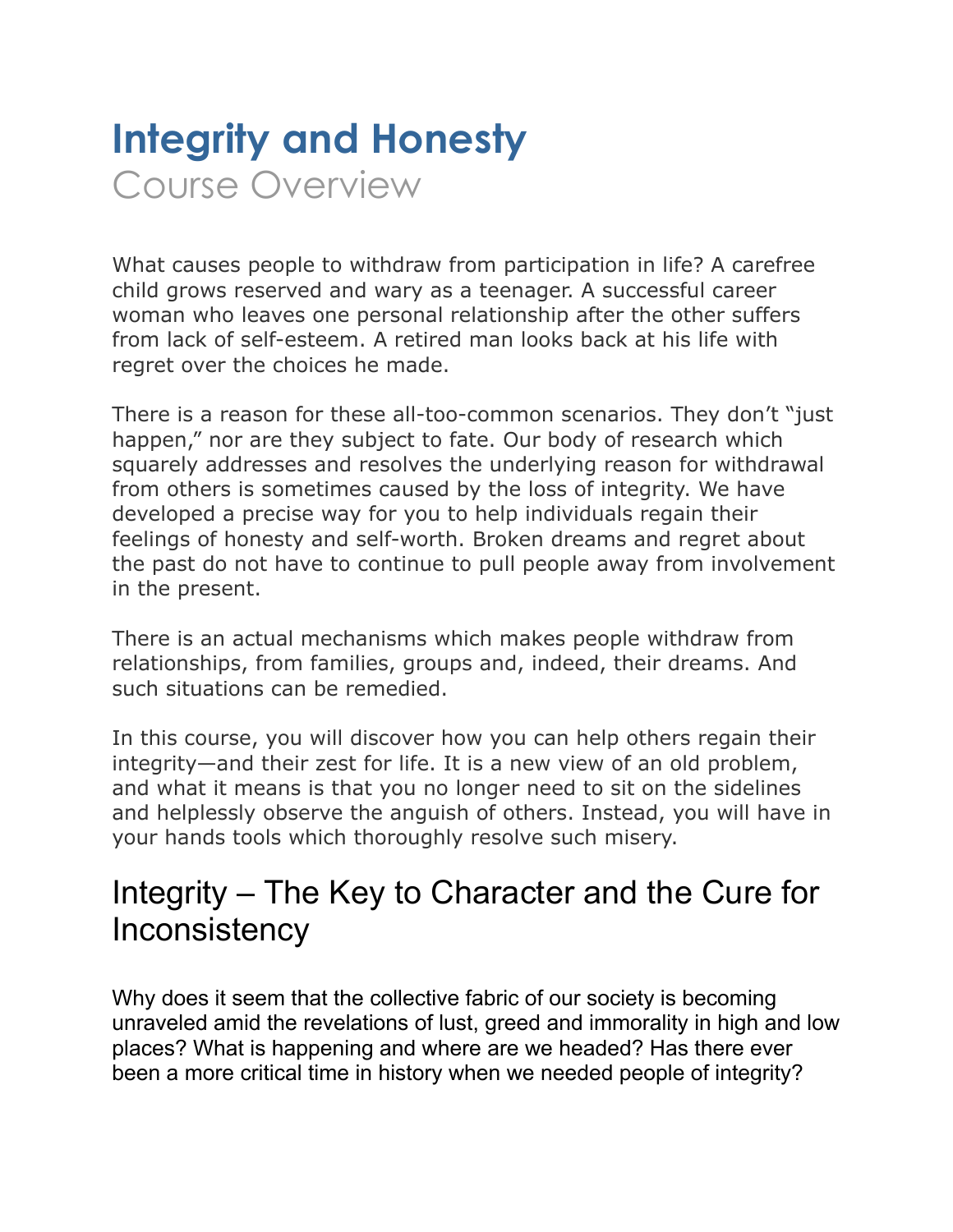The need for integrity today is perhaps as great as it has ever been. Integrity is essential if we are going to become people who positively and powerfully impact others.

Many people today view integrity as an out-dated idea that is either expendable or no longer applicable in an age of moral relativism. Just as honesty is essential for trust and trust is essential for any healthy relationship and for the ability to lead, so integrity is essential to becoming trustworthy. It has been said that if you can't trust someone in all areas, you can't trust them in any. We compromise our integrity whenever we betray a trust. Integrity is a prerequisite to credibility. It involves an inner sense of wholeness which results from being consistently honest and morally upright. Integrity is crucial in all aspects of life: professional, personal, social and spiritual.

### What is integrity?

Among other definitions, Webster describes integrity as "soundness of moral character." Integrity from a biblical viewpoint has to do with being morally sound. What does it mean to be morally sound? A person with integrity knows what is important to God and consistently lives in light of what is important to Him. It involves more than living our values; it involves subscribing to God's values and with His help learning to conform our conduct to those values. Integrity is like the foundation of a house, if it is unstable, the entire house may come apart when it comes under pressure.

Integrity is the basic element of Christian character. It is the first characteristic of those welcomed into God's presence (Psa.15:2). It is the first characteristic that distinguishes godly leadership: "So he shepherded them according to the integrity of his heart, and guided them with his skillful hands" (Psa. 78:72) Integrity is not determined by circumstances, based on credentials and is not to be confused with reputation. A person with the integrity of heart is a morally and spiritually healthy individual.

A person's reputation is only the shadow of his character – in some cases the shadow (reputation) may appear larger or smaller than the actual height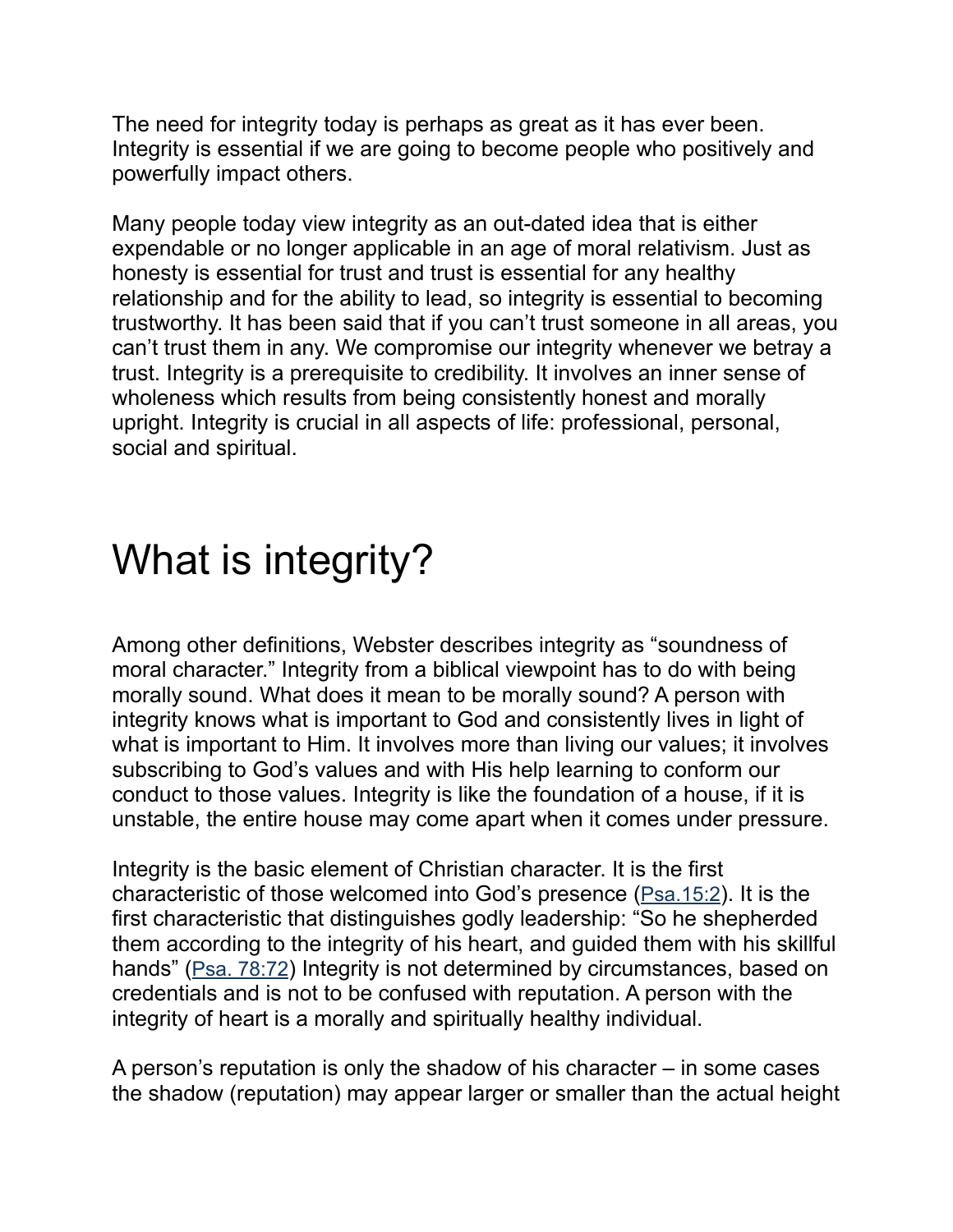(character) of the person. A good reputation may or may not be an accurate reflection of a person's character. A good reputation is as good as gold but a person with integrity owns the gold mine. If you take care of your character and become a person of integrity, your reputation will take care of itself.

Integrity has to do with a sense of consistency between a person's inner values and attitudes and his outward words and actions. The more consistent we are, the higher the degree of integrity we possess. A good biblical example of integrity is Daniel (5:13-17). Daniel's values, words and actions were thoroughly consistent. You can't put a price tag on integrity because genuine integrity is not for sale.

Integrity helps us know what to expect from others. The more consistent a person is, the more confidence we have in how they will act in the future. An unpredictable leader suggests that they are not making decisions on the basis of deeply held biblical values but on how they may feel at the moment. It is hard, if not impossible, to trust such people. People will trust those who have proved themselves to be trustworthy.

#### **A lack of integrity may take one of four different forms**

- 1 Inconsistency between a person's words and actions (saying one thing and doing another). Verbal inconsistency expresses itself as a lack of honesty (Acts 5:1- 10). Honesty is without question an absolutely essential quality of leadership.
- 2 Inconsistency between one's actions on one side and against one's words and values on the other. This inconsistency comes across as a lack of courage to act according to his values (Mk.14:29-32, 66-72).
- 3 Inconsistency between one's values on one side and one's words/ actions on the other. This political syndrome results from saying/doing what we think others want to hear in order to please them.
- 4 Inconsistency in every area no consistency/integrity among a person's values, words and actions. Such a person is out of touch with himself and reality; he is not functioning in the real world.

The common denominator in all these different forms of a lack of integrity is simply: inconsistency. We all have values we live by whether we are conscious of them or not. Our values energize our motives that drive our actions. The important thing is that we consciously choose to live by God's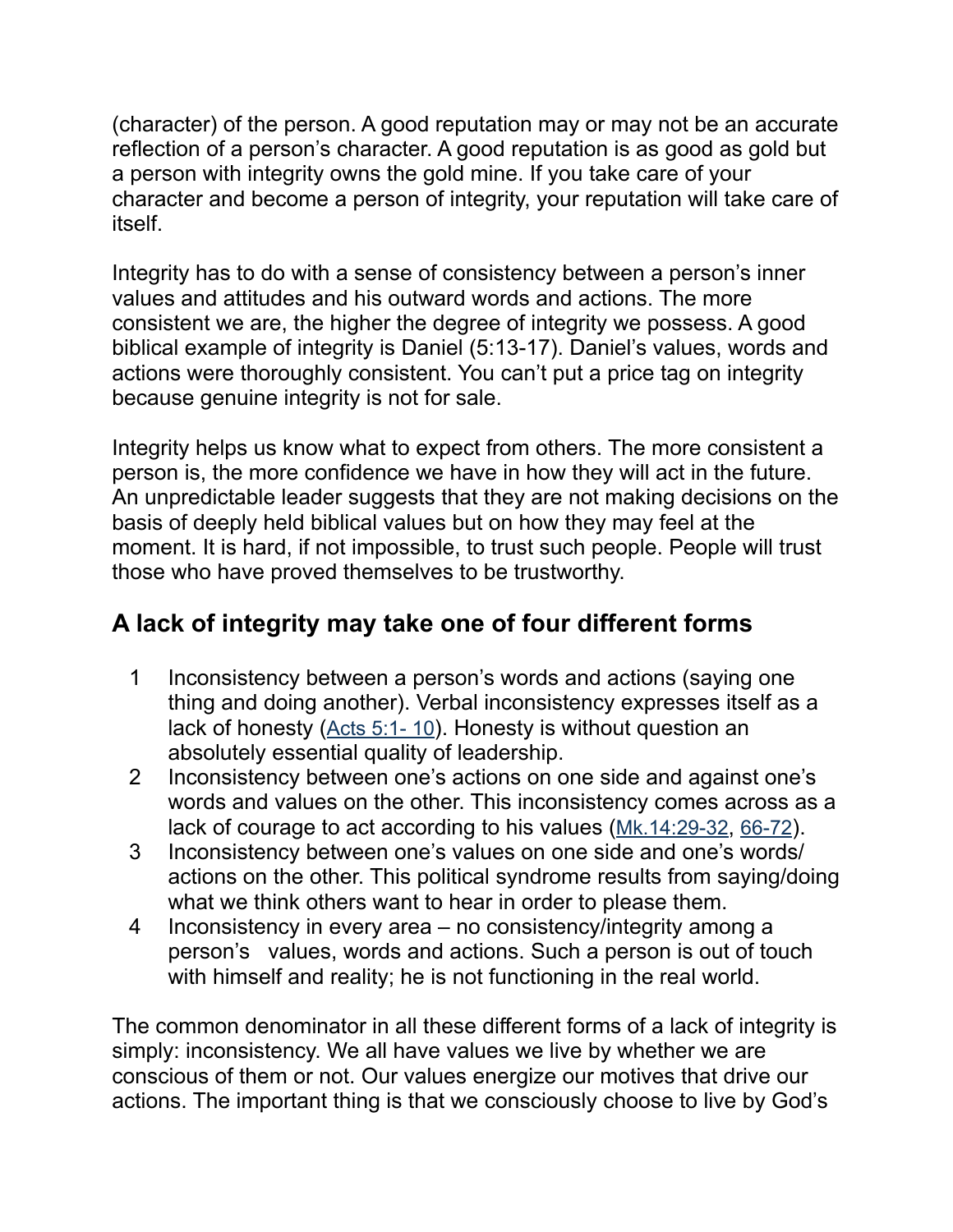values in Scripture. People with high integrity have high values and live by them.

All godly leaders have a clear sense of biblical values that gives guidance regarding how to relate to God, ourselves and others. We must seek to relate to each other in humility and love. We need to learn to listen, speak the truth in love, persuade, build consensus, handle disagreement, forgive, receive correction, confess sin, appreciate the concept of collective wisdom and understand the point of view – even with people with whom we disagree. Proverbs 10:9 says, "He who walks in integrity walks securely, but he who perverts his ways will be found out."

#### **How can we develop and maintain integrity?**

Integrity is developed as we learn and practice certain skills:

- 1 The first skill is learning to develop a deep personal honesty through radical self-confrontation. A person of integrity does not make excuses or blame others for his short-comings.
- 2 If we would become persons of integrity we must first develop the proper moral stands. Since God is the source of morality, the proper moral standards are based on His character as revealed in His Word and reinforced in our consciences by the Holy Spirit.
- 3 If we would become persons of integrity, God's standards must become our standards; His values must become our values; we must learn to love what He loves and hate what He hates.
- 4 In order to do this we must learn "the fear of the Lord" we must develop a healthy respect for God. "The fear of the Lord" teaches us to love what is good and hate what is evil (Rom. 12:13). God's Word must be effectively assimilated in our heart, mind and conscience so that it will influence our thoughts, words, actions and attitudes.
- 5 Next, to become persons of integrity we need to realize that we can't live the Christian life in our own strength. We need God's enablement; therefore must learn how to be controlled by the Holy Spirit (Eph. 5:18). In order to be controlled by God's Spirit we must submit ourselves to God. We need to allow God to make the final decision for us based on His wise and loving Word.
- 6 If we wish to be persons of integrity we must develop genuine humility. What you see is what you get. We are not pretending to be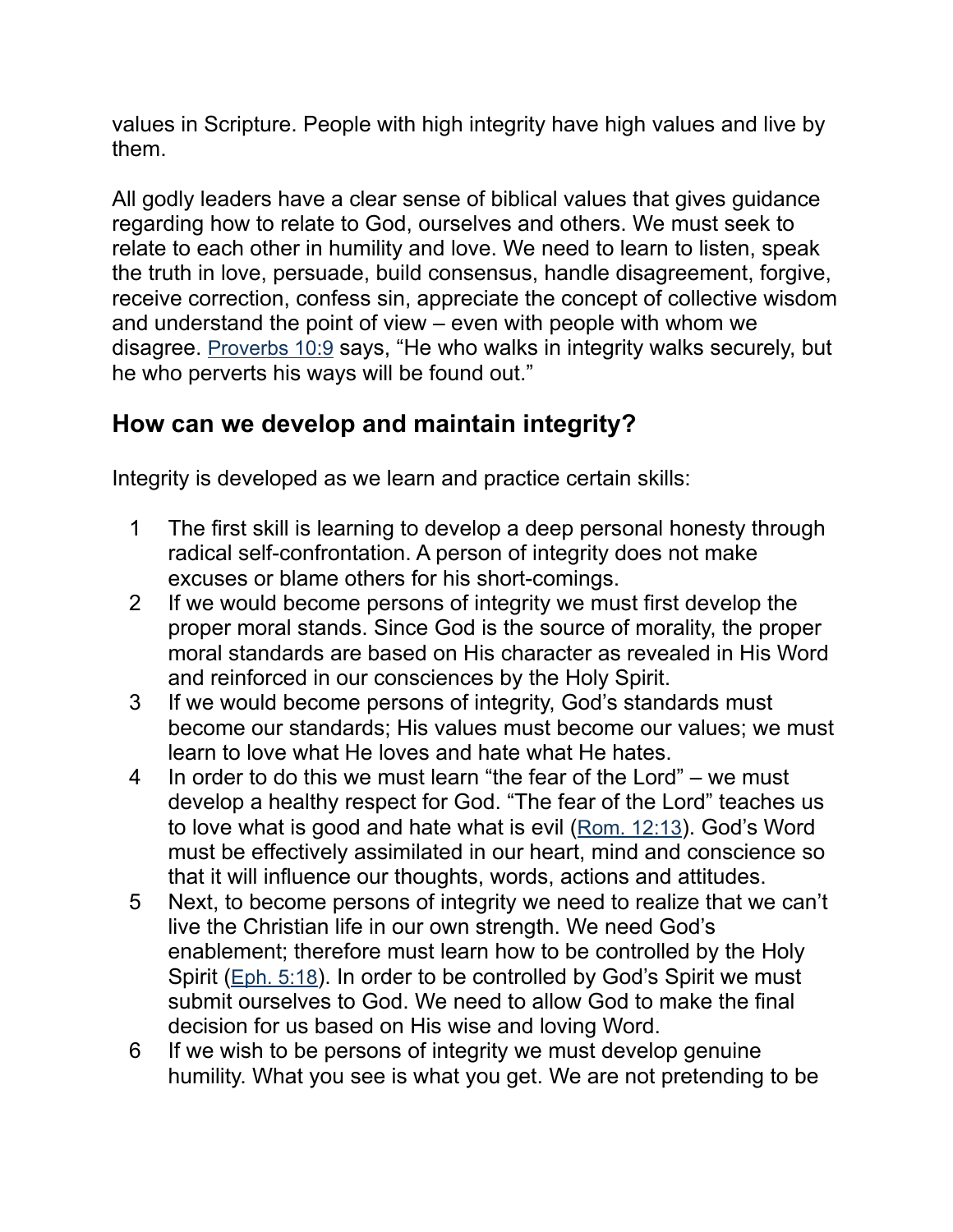some one we are not. A humble person is a realistic, teachable person.

 7 Finally, if we would become persons of integrity, we must learn the wisdom of being personally accountable to others for our moral and spiritual development. It takes others to bring out the best in us and we all need accountability partners that serve as an encouragement and a reality check.

#### **Can we measure our integrity? If so, how?**

Consider the following ten questions:

- 1 What are you like when no one else is around?
- 2 How do you treat others who can't benefit you?
- 3 How sincere, humble and transparent are you?
- 4 Are you the same person when you are with different people?
- 5 Are you the same person in public as in private?
- 6 Do you quickly admit to yourself and others when you're wrong?
- 7 Do you subscribe to God's absolute moral standards in His Word?
- 8 Do you talk to people or about them behind their backs?
- 9 Are you accountable to at least one person for what you think, say and do?
- 10 Do you submit to God's Spirit and seek to please Him in all you do?

#### **What are some practical ways we can develop integrity in our every day lives?**

- 1 Seek out godly mentors who can model consistent character.
- 2 Employ clear, direct, encouraging and edifying communication.
- 3 Place a high value on humility, sincerity and transparency.
- 4 Engage in regular and radical self-confrontation (Psa. 139:23-24).
- 5 Esteem others better than yourself and be willing to sacrifice for others.
- 6 Always fulfill promises; don't make promises you can't keep.
- 7 Develop a servant spirit as a significant part of who you are in Christ.
- 8 Commit yourself to adding value to others and helping them succeed.
- 9 Encourage those whom you serve to add value to others.
- 10 Regularly assimilate God's Word and continuously submit to His Spirit.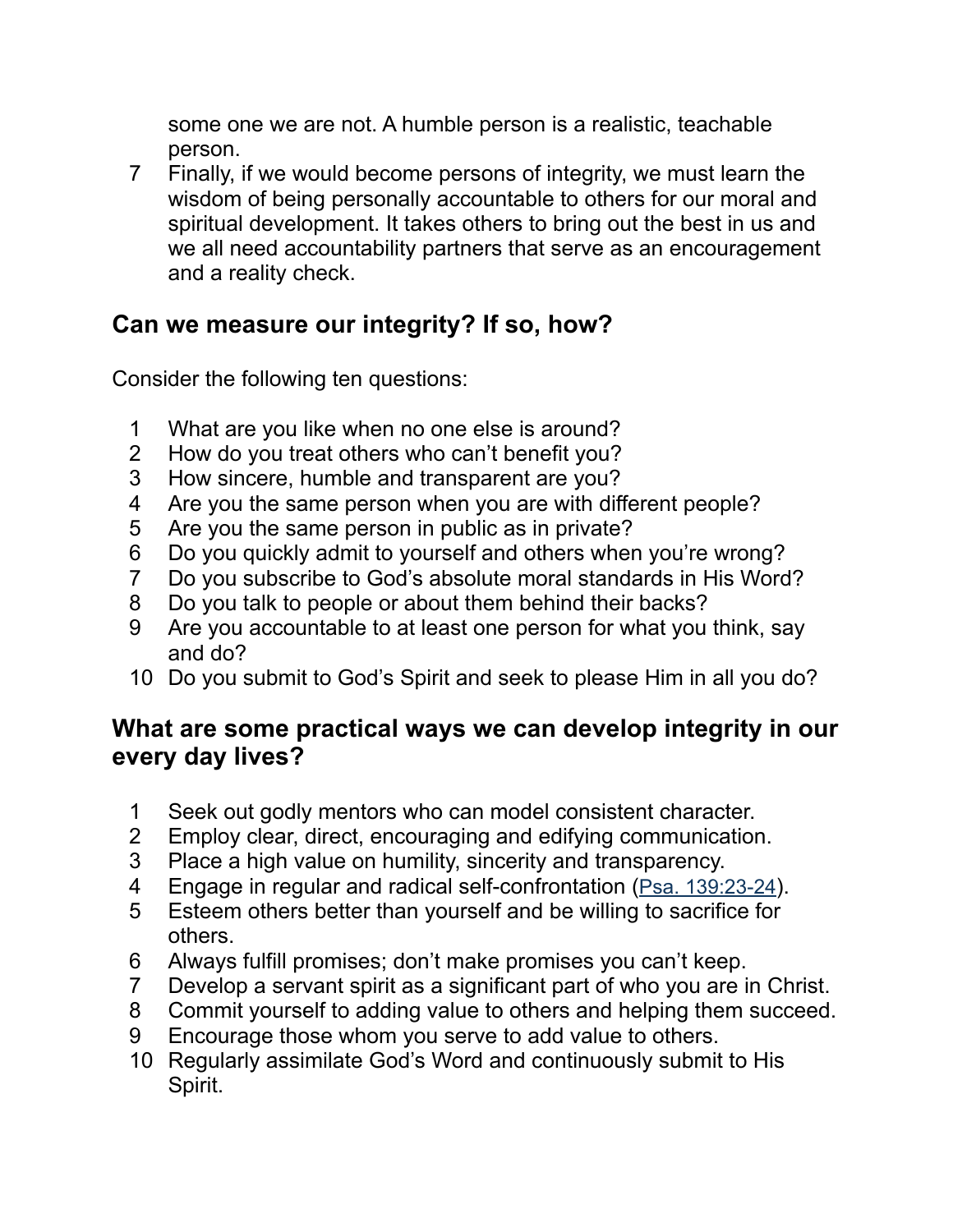#### **If we want to become persons of integrity what else do we have to do?**

- 1 Commit yourself to cultivate honesty, reliability and confidentiality.
- 2 Decide ahead of time that you will do the right thing no matter what.
- 3 Prioritize any activity where your credibility is at stake.
- 4 Write out and review all your commitments regularly.
- 5 Do what you should do before you do what you want to do.

#### **What are the negative alternatives to becoming a person of integrity?**

- A person who has no integrity is a slave to impulses, circumstances and/or others.
- The alternative is to become a morally and spiritually unhealthy individual and to experience the corresponding distrust and disapproval of others.
- We will not enjoy happy, harmonious or healthy relationship with others.
- If you don't earn people's trust, you won't enjoy the confidence of others.
- We will not have credibility or enjoy the esteem and respect of others.
- We will lose valuable opportunities to positively impact the lives of others.
- We will not be able to lead effectively without providing a godly example.
- A person with a lack of integrity will not "feel good" about himself.
- Such people lack meaning and fulfillment for failing to pursue God's purposes.

#### **What are the positive consequences of being a person in integrity?**

- It is almost impossible to over exaggerate the positive impact of integrity.
- Two of the most important consequences are: enjoying the trust and respect of others.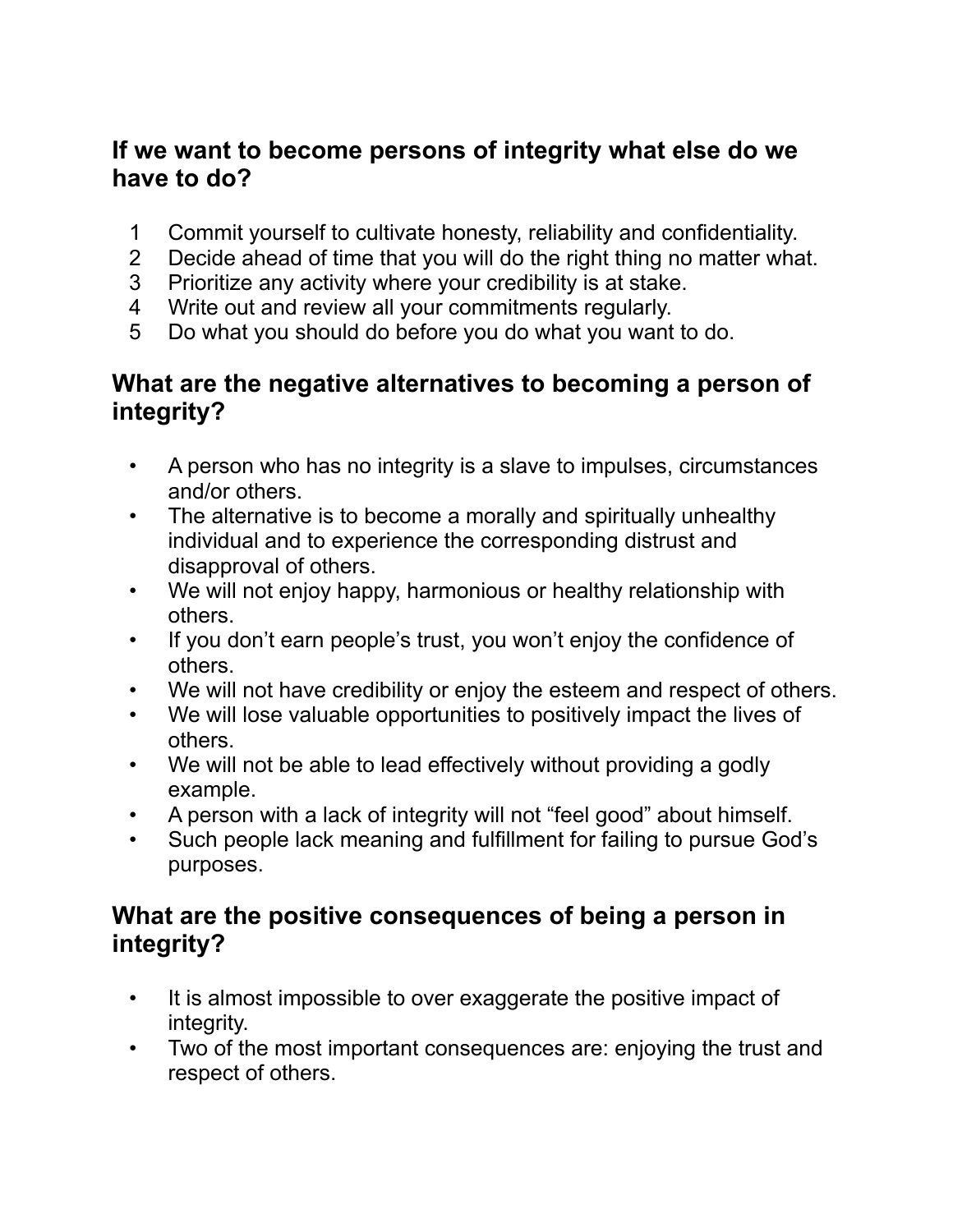- We know we have been a success when those who know us best respect us the most.
- When we respect someone as a person, we admire them.
- When we respect someone as a friend, we love them.
- When we respect someone as a leader, we follow them.
- When we honor God as God, we trust, love, obey and worship Him.

If we are persons of character and integrity, we have the opportunity to add value to the lives of others first and foremost by our personal example. If others know we are persons of integrity, they don't have to worry about our motives. Perhaps one of the biggest benefits of integrity is trust and trust is the single most important factor in our personal and professional lives. Without trust what do you really have? Nothing! Who can we trust? We can trust persons of integrity. We gain trust when we exemplify solid character and prove ourselves to be trustworthy.

When you earn people's trust you gain their confidence and are in a position to become a positive influence. The more influence you have the more you can powerfully and positively impact others for Christ. In the end you either bend your conduct to conform to God's moral principles or you bend your principles to conform to your conduct. God wants our theology to determine our morality, not the other way around. A biblical worldview leads to a consistent Christian lifestyle.

The road to integrity is not an easy one but it's the only one worth traveling on because it's the only one that ultimately takes you where you want to go. When you are tempted to take short-cuts, integrity will keep you on the correct path. When you think about it, integrity is one of our best friends. When you are unfairly criticized by others it keeps you going and helps you to take the high road of not returning evil for evil. When other people offer valid criticisms, integrity will help you to listen, learn, change and grow so you don't repeat the same mistakes over and over.

The best way to guard your integrity is to decide in advance that you will never sell or surrender your integrity. For what could be more important than seeking to please the Lord by thinking and acting in a way that is consistent with His Word? Honesty can become a godly habit that becomes ingrained in our lives by consistently thinking, saying and doing the right thing. None of us are sinless, but over time we all need to make progress in sinning less which translates into greater consistency in doing the right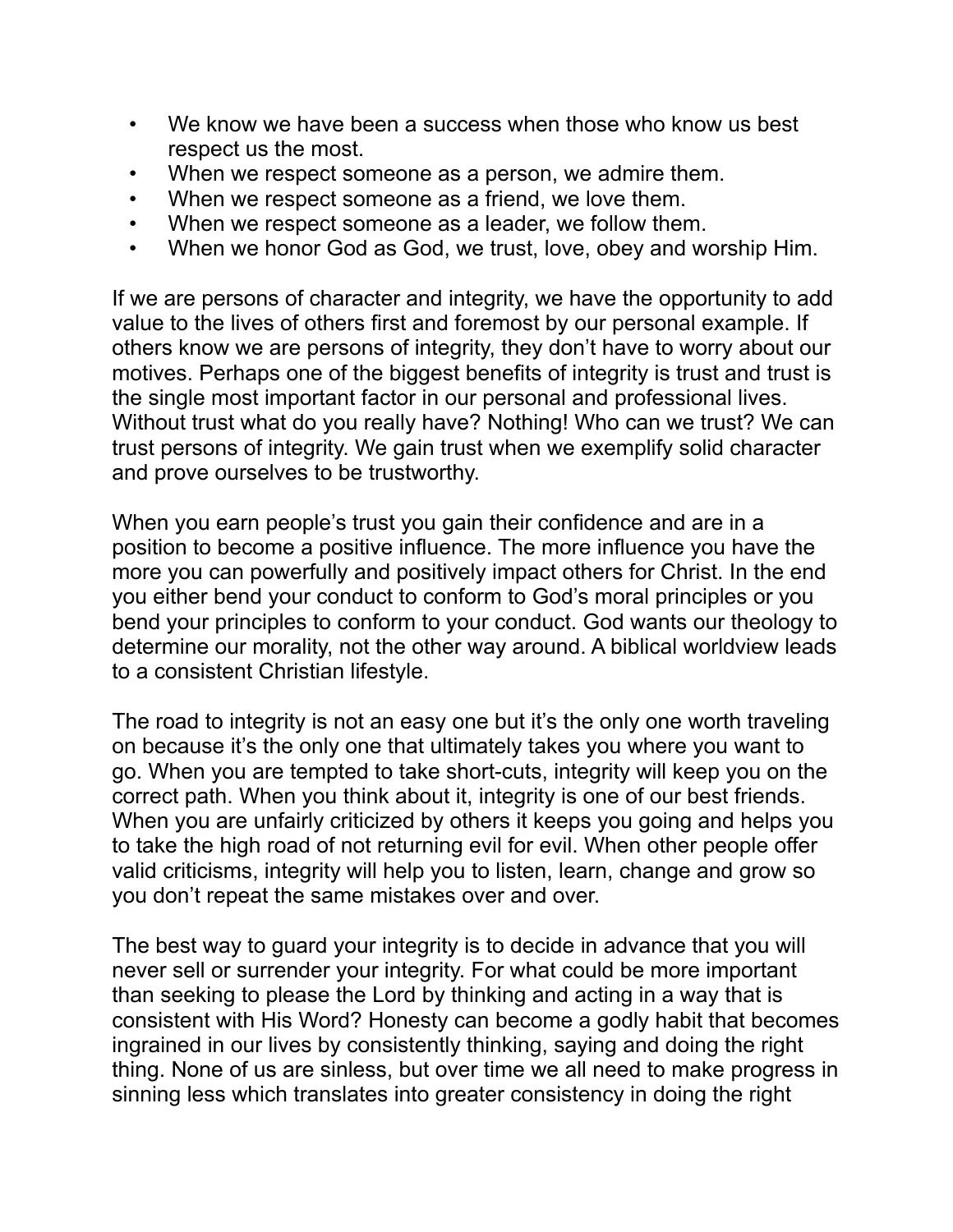things. A big part of our integrity is learning to follow through on the commitments and promises that we have made to God and others. Making repeated good decisions helps to establish godly habits and godly habits lead to happiness and success from God's perspective. When we learn to do the things we have to do because we have to do them, the day will come when we can do the things we want to do because we have learned to enjoy doing what is pleasing to God.

#### **Do you want to develop more integrity so you can have more influence with others?**

If so, where do we begin? The place to begin is to make a strong commitment to develop an effective strategy to develop Christ-like character and conduct. We need to learn to take full responsibility for our character flaws and short-comings. The more we are open to constructive feedback of others, the more we improve and the more progress we make in becoming a person of integrity.

What decision does God want us to make with respect to becoming a person of integrity?

- I want to make a life long commitment to increasingly becoming a person of integrity.
- I commit myself to being truthful, reliable, trustworthy, honest and consistently kind to others.
- I will keep the confidences of others and I will seek to provide a godly example to others.
- I will seek to understand, embrace and live out God's moral standards revealed in the Bible.
- I will not seek to please God in my own strength but I will daily submit to His Spirit's control.
- I will do everything not for selfish reasons but to help others for the greater glory of God.

Many succeed momentarily by what they know. (Understanding)

Some succeed temporarily by what they do. (Action)

Few succeed permanently by what they are. (Character)